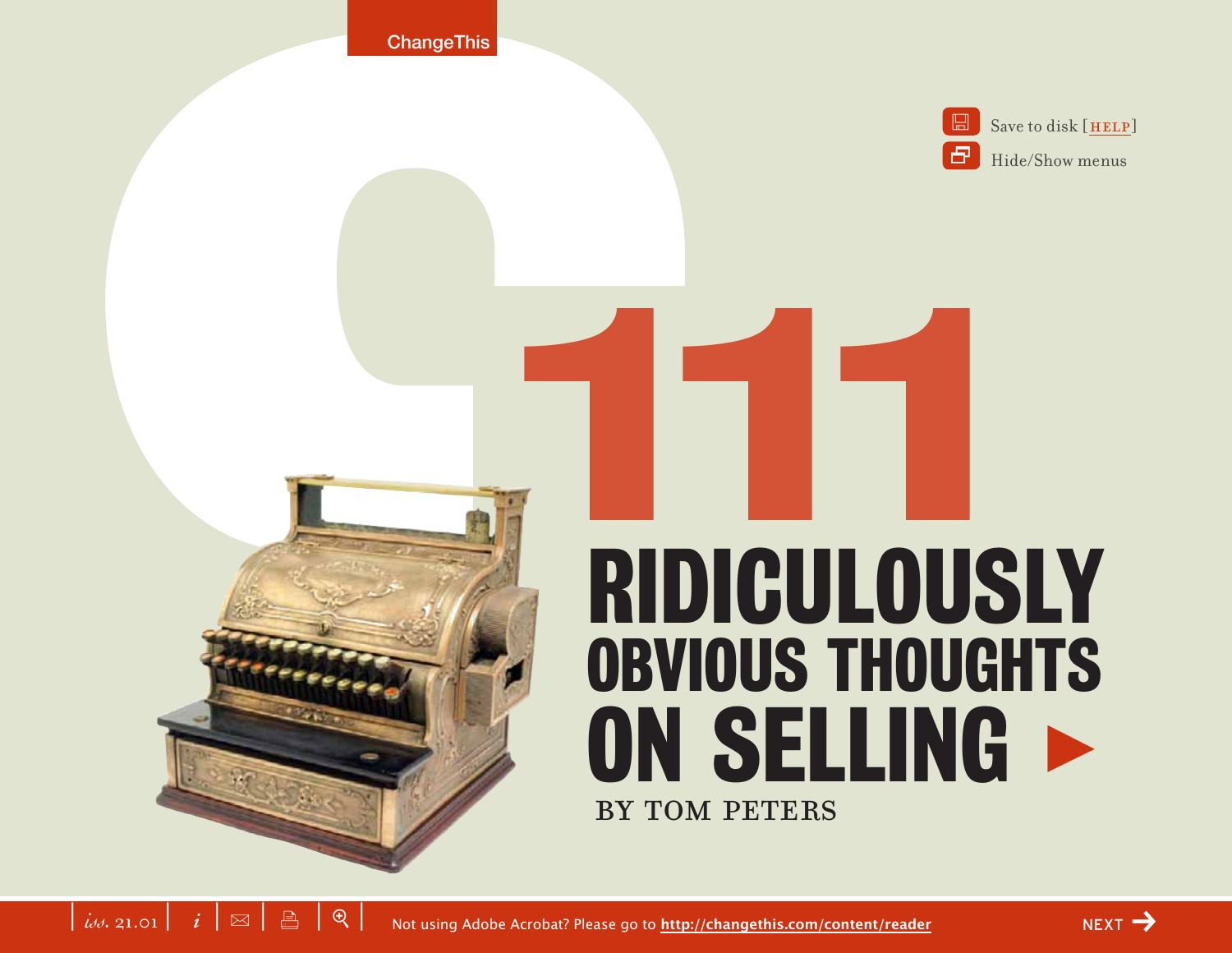## "Everyone lives by selling something." — Robert Louis Stevenson

- 1. "Strategy" overrated, simply "doin' stuff" underrated. See Kelleher and Bossidy: "We have a 'strategic plan,' it's called doing things."—Herb Kelleher. "Execution is a systematic process of rigorously discussing hows and whats, tenaciously following through, and ensuring accountability."—Larry Bossidy & Ram Charan/ Execution: The Discipline of Getting Things Done. **Action has its own logic**—ask Genghis Khan, Rommel, COL John Boyd, U.S. Grant, Patton, W.T. Sherman.
- 2. **What are you personally great at?** (Key word: "great.") Play to strengths! "Distinct or Extinct." You should aim to be "outrageously good"/B.I.W. at a niche area (or more).
- 3. Are you a "personality," a de facto "brand" in the industry? The Dr. Phil of ...
- 4. **Opportunism (with a little forethought) mostly wins.** ("Successful people are the ones who are good at Plan B.")
- 5. **Little starts can lead to big wins.** Most true winners—think search & Google—start as something small. Many big deals—Disney & Pixar—could have been done as little-er deals if you'd had the nerve to step out before the value became obvious.
- 6. **Non-obvious targets have great potential.** Among many other things, everybody goes after the obvious ones. Also, the "non-obvious" are often good Partners for technology experiments.
- 7. The best relationships are often (usually?) not "top to top"! (Often the best: hungry division GMs eager to make a mark.)

First prepared for presentation to GE Energy 01.24.2006.

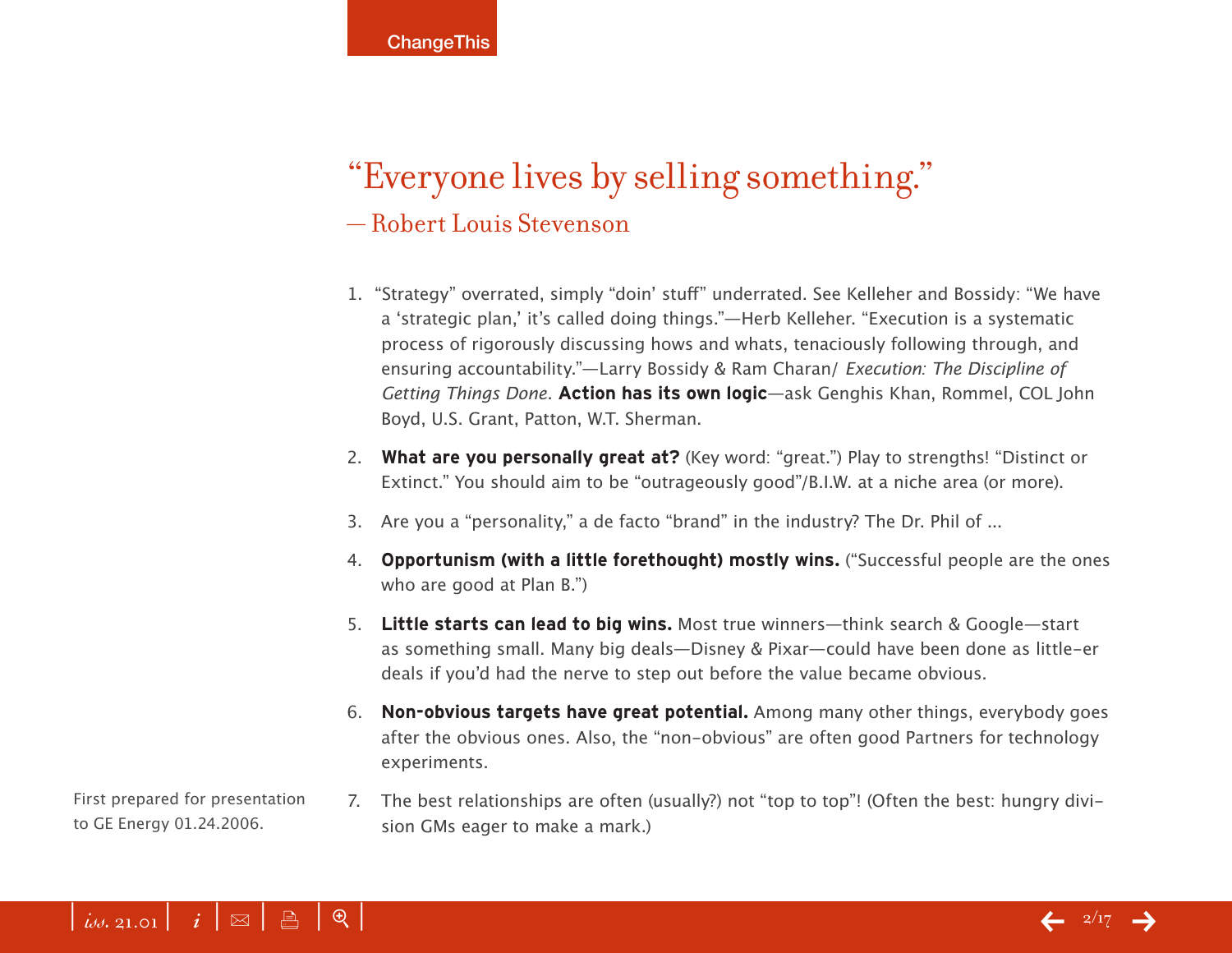**ChangeThis** 

#### 8. **IT'S RELATIONSHIPS, STUPID—DEEP AND FROM MULTIPLE FUNCTIONS.**

- 9. **In any public-sector business, you must become an avid student of "the politics," the incentives and constraints, mostly non-economic, facing all the players**. Politicians are usually incredibly logical—if you (deeply!) understand the matrix in which they exist.
- 10. **Relationships from within our firm are as important**—often more important—as those from outside—again broad is as important as deep. Allies—avid supporters!—within and from non-obvious places may be more important than relationships at the Client organization. Goal: an "insanely unfair 'market share'" of insiders' time devoted to your projects!
- 11. **Interesting outsiders are essential to innovative proposal and sales teams.** An "exciting" sales-proposal team is as important as a prestigious one.
- 12. Is the proposal-sales team weird enough—weirdos come up with the most interesting, game-changer ideas. Period.
- 13. **Lunch with at least one weirdo per month.** (Goal: always on the prowl for interesting new stuff.)
- 14. Gratuitous comment: Lunches with good friends are typically a waste of (professional) time.
- 15. **Don't short-change (time, money, depth) the proposal process.** Miss one tiny nuance, one potential incentive that "makes my day" for a key Client player—and watch the whole gig be torpedoed.
- 16. "Sticking with it" sometimes pays, sometimes not—it takes a lot of tries to forge the best path in. Sometimes you never do, after a literal lifetime. (Ah, life.)

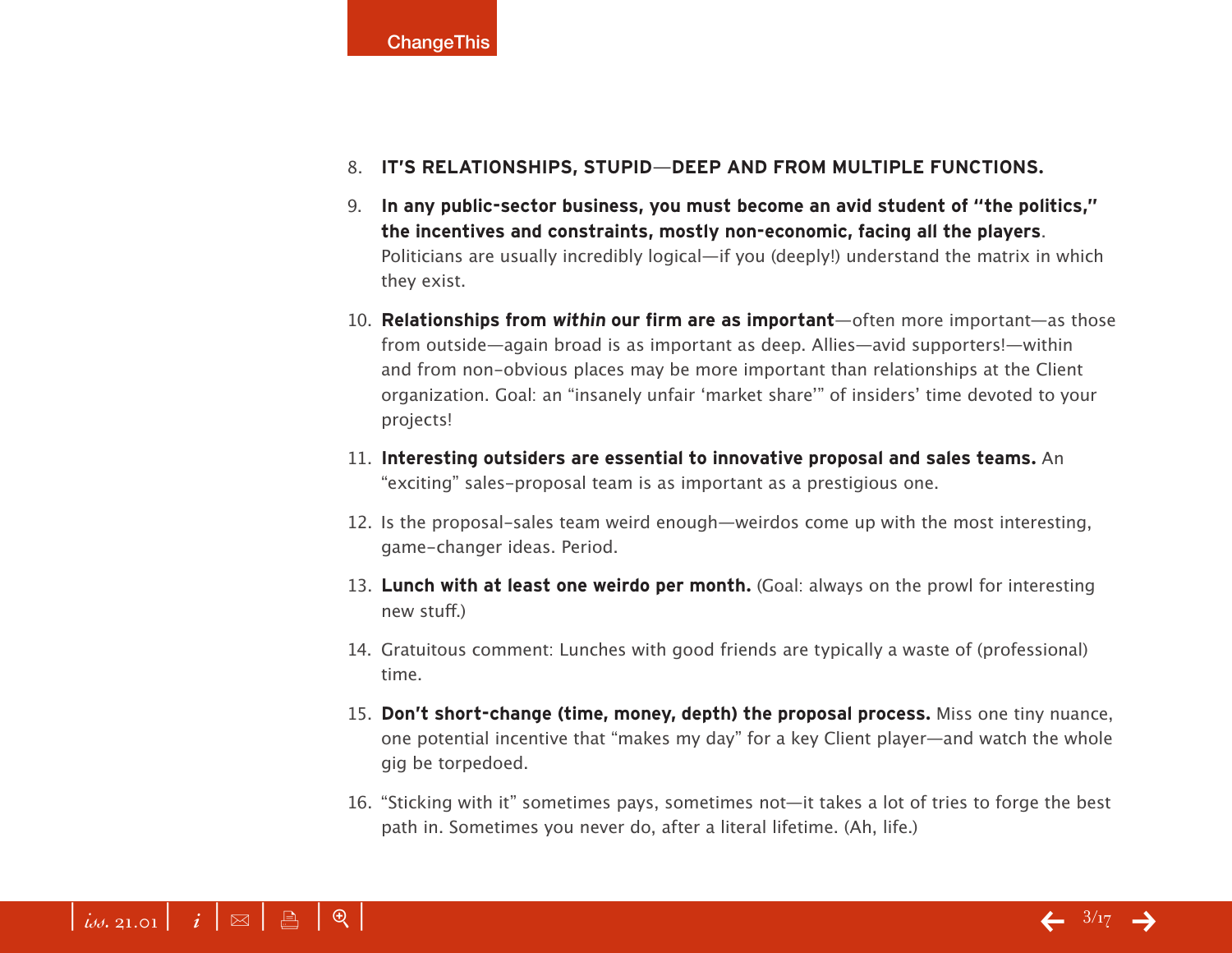- 17. **WOMEN ARE SIMPLY BETTER AT RELATIONSHIPS**—don't get hung up—particularly in tech firms—on what industries-countries "women can't do." (Or some such bullshit.)
- **18. Work incessantly on your "story"—most economic value springs from a good story (think Perrier)!** In sensitive public or quasi-public negotiations, a compelling story is of immense value—politics is about the tension among competing stories. (If you don't believe me, ask Karl Rove or James Carville.) ("Storytelling is the core of culture." —Branded Nation: The Marketing of Megachurch, College Inc., and Museumworld, James Twitchell)
- 19. Call this 18A, or 18 repeat: Become a first-rate Storyteller! ("A key—perhaps the key—to leadership is the effective communication of a story."—Howard Gardner, Leading Minds: An Anatomy of Leadership)
- 20. Risk Assessment & Risk Management is more about stories than advanced math-i.e., brilliant scenario construction.
- 21. Good listeners are good sales people. **Period.**
- 22. Lousy listeners are lousy sales people. **Period.**
- 23. **GREAT LISTENERS ARE GREAT SALES PEOPLE.** (Listening "skills" are hard to learn and subject to immense effort in pursuit of Mastery. A virtuoso "listener" is as rare as a virtuoso cello player.) ("If you don't listen, you don't sell anything."—Carolyn Marland, MD/Guardian Group)
- 24. Things that are funny to me (American) are often-mostly not funny to those in other cultures. (Humor is as fine-edged as it gets, and rarely travels.)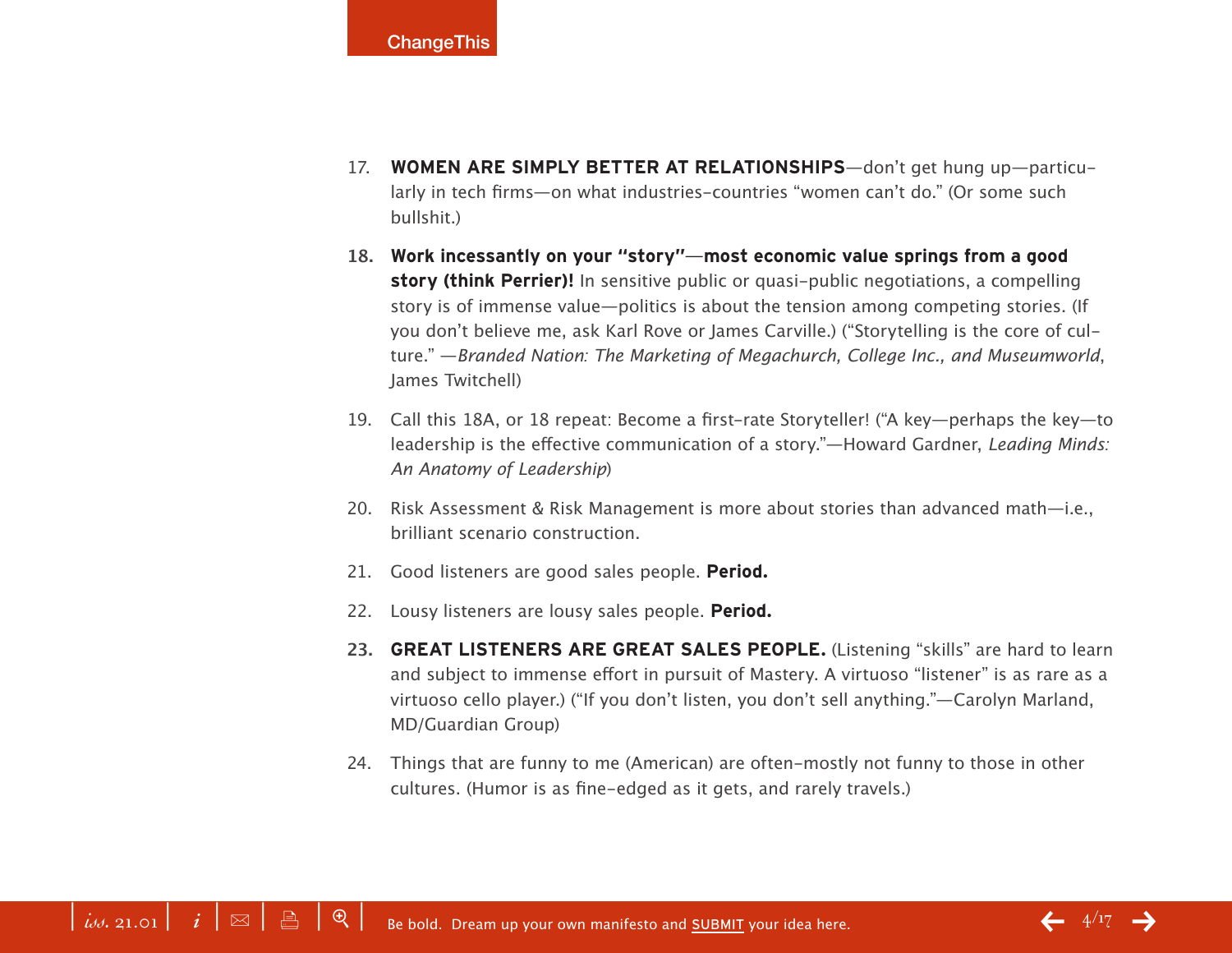- **25. You don't know Jack Squat about other peoples' cultures—especially if you are a typically myopic American.** (Like me.)
- 26. Are you a great interviewer? It's a make or break skill. (Think Barbara Walters-i.e., her skill at extracting unwanted truths from pros in persona-protection ... in front of 10s of millions of people.)

## "If you don't listen, you don't sell anything." — Carolyn Marland, Managing Director, Guardian Group

- **27. Are you a great (not merely "good") presenter?** Mastering presentation skills is a life's work—with stupendous payoff.
- **28. Work like hell on the Big 2: LISTENING/INTERVIEWING, PRESENTING.** These are "the essence of [sales] life"—and usually picked up in an amateurish, catch-as-catch-can fashion. Mistake! (Become a "professional student" of these two areas, achieve Mastery.)
- 29. Are you good at flowers? Think: FLOWER POWER! (See Harvey Mackay's "Mackay 66"what you should know about a Client; e.g., birthdays & anniversaries.) (**My "flowers budget" is out of control. Hooray for me.)**
- 30. You can't do it all—be clear at what you are good at, bad at, indifferent at. Hubris sucks.
- 31. The point is not to "prove yourself." (That's ego-talk.) Let the best person present to the Client—perhaps a "lower level" geek. ("Control freaks" get their just desserts in the long haul—or sooner.)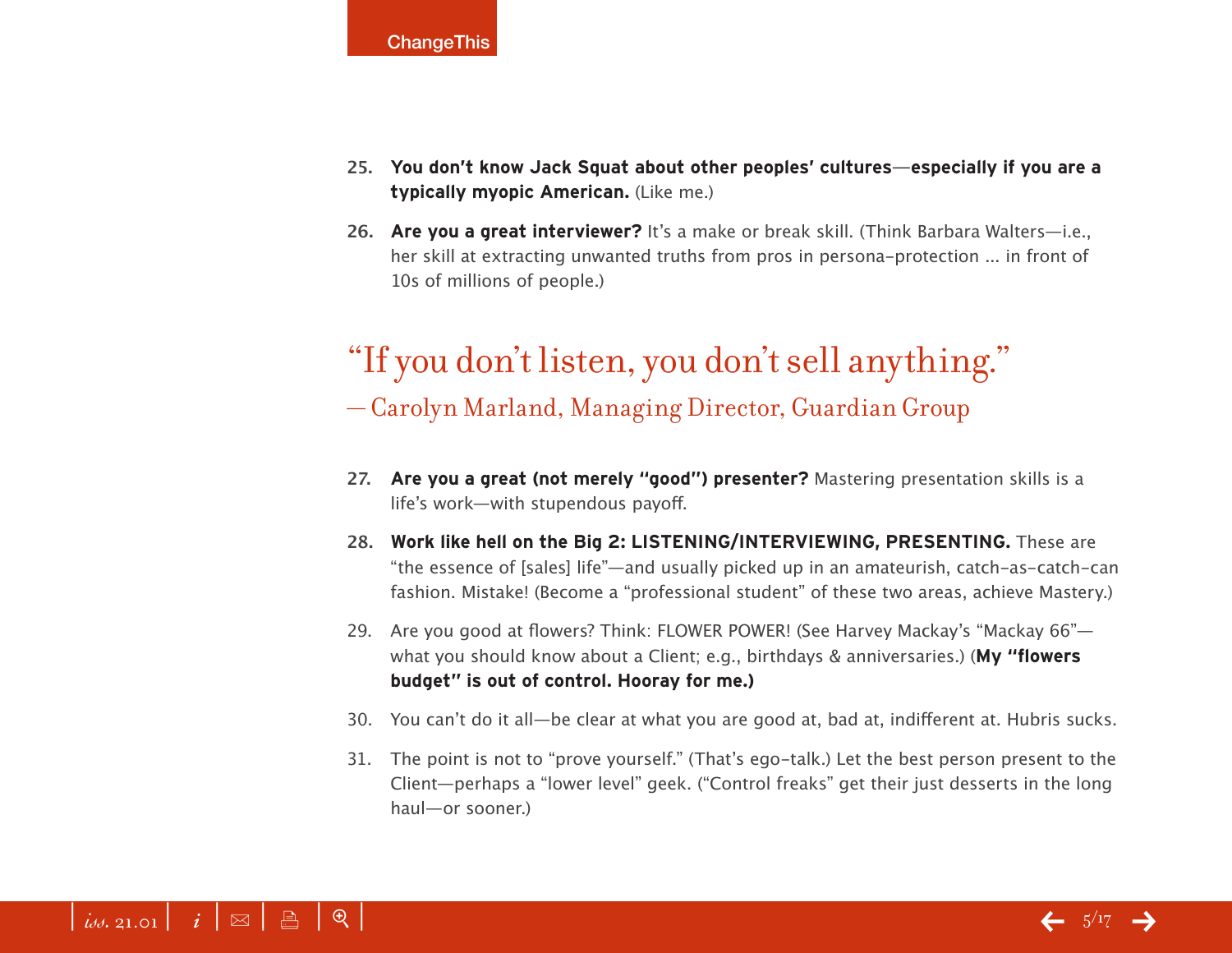

- 32. The numbers will more or less take care of themselves over the long haul—if the relationship/s is/are solid gold.
- **33. The Gold Standard in selling: INDISPENSABLE to the Client.** No other goal is worthy.
- 34. Never stop growing-broadening-deepening the relationship. **The key to "indispensability" is to get the Client more and more … and more … and then more … imbedded in "our" web.** Hence the so-called "selling process" is only the first step!
- **35. USE THE WORD "WE" … CONSTANTLY & RELIGIOUSLY!** (E.g., "We"—the Client & me—"are going to change the world with this service.")
- **36. Don't waste your time on jerks—it'll rarely work out in the mid- to long-term.**
- **37. Genius is walking away from lousy "scores" (deals)—and accepting the attendant heat.** Big Business is the premier home to Big Egos overpaying by a factor of 2 to 22 with billion\$\$\$\$ at stake. (Think Jerry Levin and AOL Time Warner.)
- 38. You haven't a clue as to how this situation will actually play out—be prepared to move fast in a different direction.
- 39. Keep your word.

#### **40. KEEP YOUR WORD.**

41. Underpromise (i.e., don't over-promise; i.e., cut yourself a little slack) even if it costs you business—winning is a long-term affair. Over-promising is Sign #1 of a lack of integrity. You *will* pay the piper.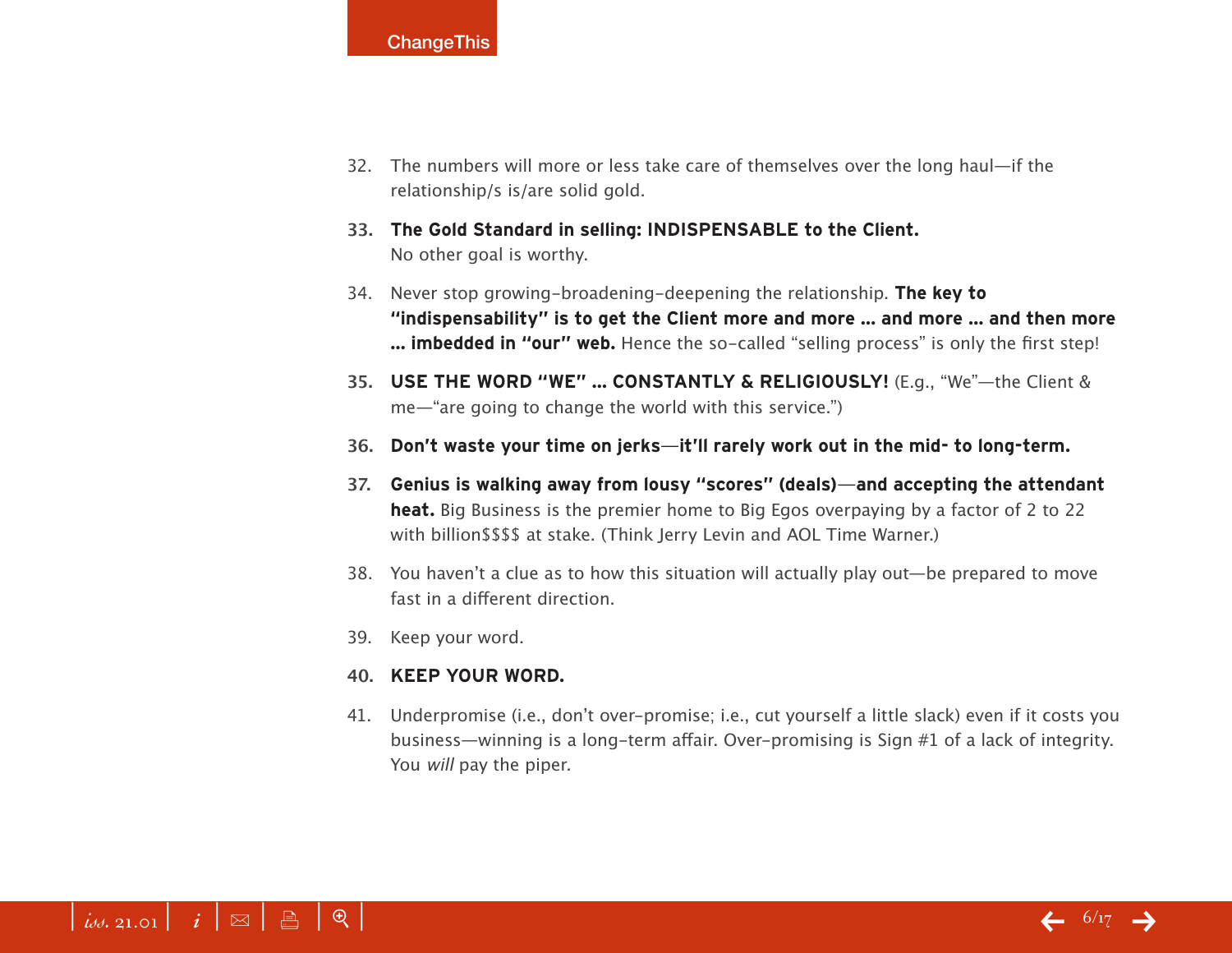- 42. There is such a thing as a "good loss"—if you've tested something new and developed good relationships. A half-dozen honorable, ingenious losses over a two-year period can pave the way for a Big Victory in a New Space in year 3.
- 43. It's a competitive world out there. New, innovative products are harder to sell than old stand-bys. **Nonetheless, you will be a long-term star to the extent that you are willing to push the harder-to-sell-at-the-moment Innovative Products that cement long-term Client success (Indispensability!)**—even if it means a #s hit this quarter. **PART OF YOUR JOB: TAKE CLIENTS ON AN ADVENTURE THAT PUTS THEM AHEAD OF THE GAME CALLED (GAMECHANGING—hopefully) COMPETITIVE ADVANTAGE!**
- 44. Think "legacy"—what the hell is all this really about for you and the world? ("Tell me, what is it you plan to do with your one wild and precious life?"—Mary Oliver)

#### **45. THERE ARE NO "MODERATES" IN THE HISTORY BOOKS!**

- **46. Keep it simple!** (Damn it!) No matter how "sophisticated" the product. If you can't explain it in a phrase, a page, or to your 14-year-old ... you haven't got it right yet.
- **47. Know more than the next guy.** Homework pays. (Of course it's obvious—but in my work it is too often honored in the breach.)
- 48. Regardless of project size, winning or losing invariably hinges on a raft of "little stuff." **Little stuff is and always has been everything!!!!!!!!!!!!!!!!!!!!—or, "one man's little stuff is another man's 7.6 Richter deal-breaker."**
- **49. In public settings in particular, face saving is all.** When something changes, allow the other guy to come out looking like a winner, especially if he has lost. (Even if you must accept the egg on your face—he will always remember you!)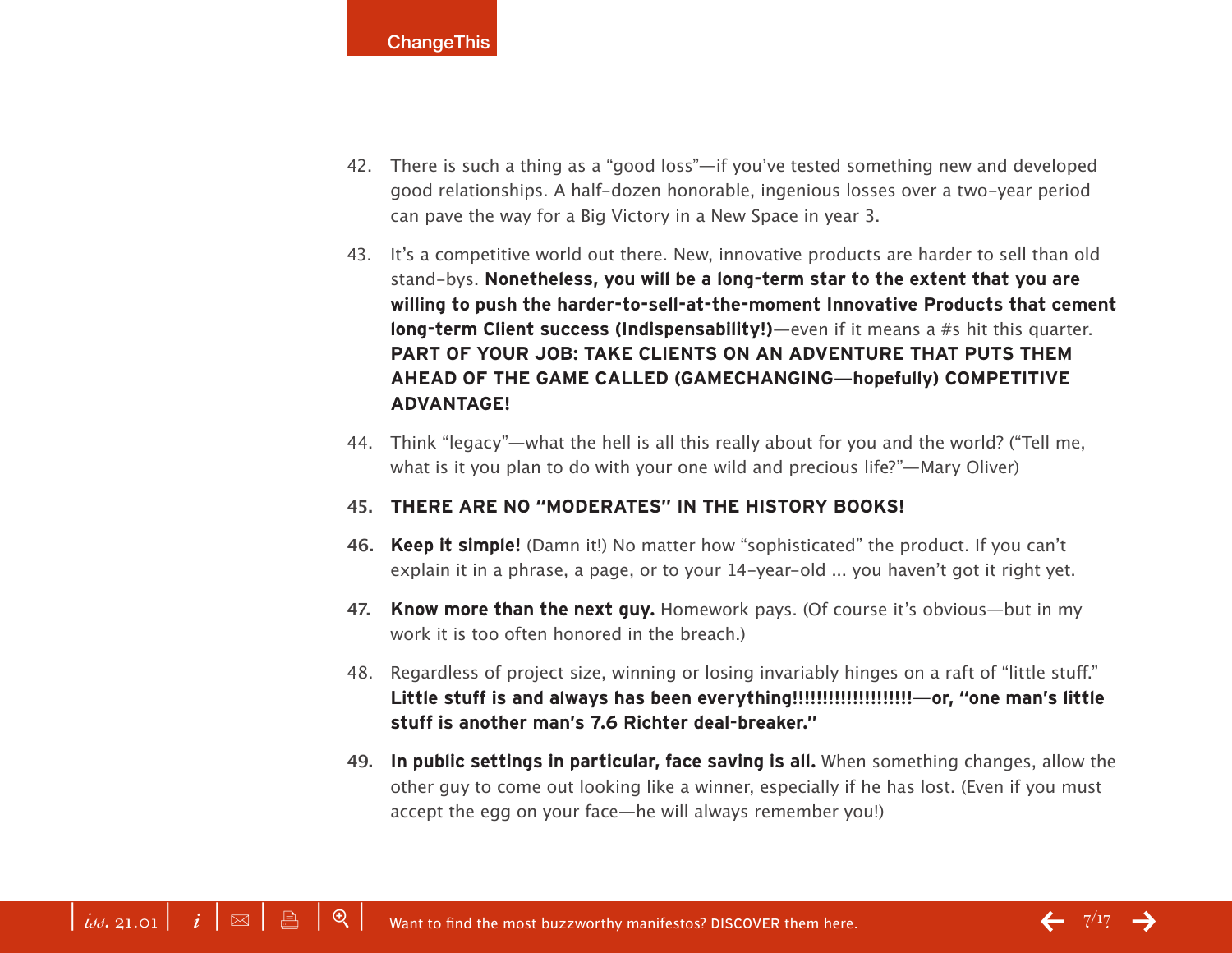- 50. Don't hold grudges. (It is the ultimate in small mindedness—and incredibly wasteful and ineffective. There's always tomorrow.)
- 51. **IT'S ALWAYS "THE POLITICS"—wee private sector deal or giant public sector deal.** (Every player, small or large, is angling for something. Master the calculus of advantage.)
- **52. To beat the "turnover problem" in key Client posts amidst long negotiations, invest outrageous amounts of time building a wide & deep set of relationships with mid-level (& lower!!) "plodding" "careerists."** The invisible careerists are the bedrock upon which repeated success is built! (My "Capitol Hill Axiom": It's the 24-year-old LA who in the end briefs the Senator right before **she** goes to the Floor to vote.)
- 53. Speaking of "she": Gender differences are Enormous—dealing with a woman and dealing with a man are different kettles of fish-you must become an A+ student of gender differences. (E.g.: Men are typically more interested in the short-term "score." Women are more interested in the long-term consequences.)

#### **54. "LITTLE PEOPLE" OFTEN HAVE BIG FRIENDS.**

- 55. This is not war, damn it. All parties can win (or not lose, anyway). And losing bidders can walk away from a deal with increased respect for you and your team.
- 56. Never, ever dump on a competitor—the Tom Watson IBM glory-days mantra.

## "Nothing is so contagious as enthusiasm."

—Samuel Taylor Coleridge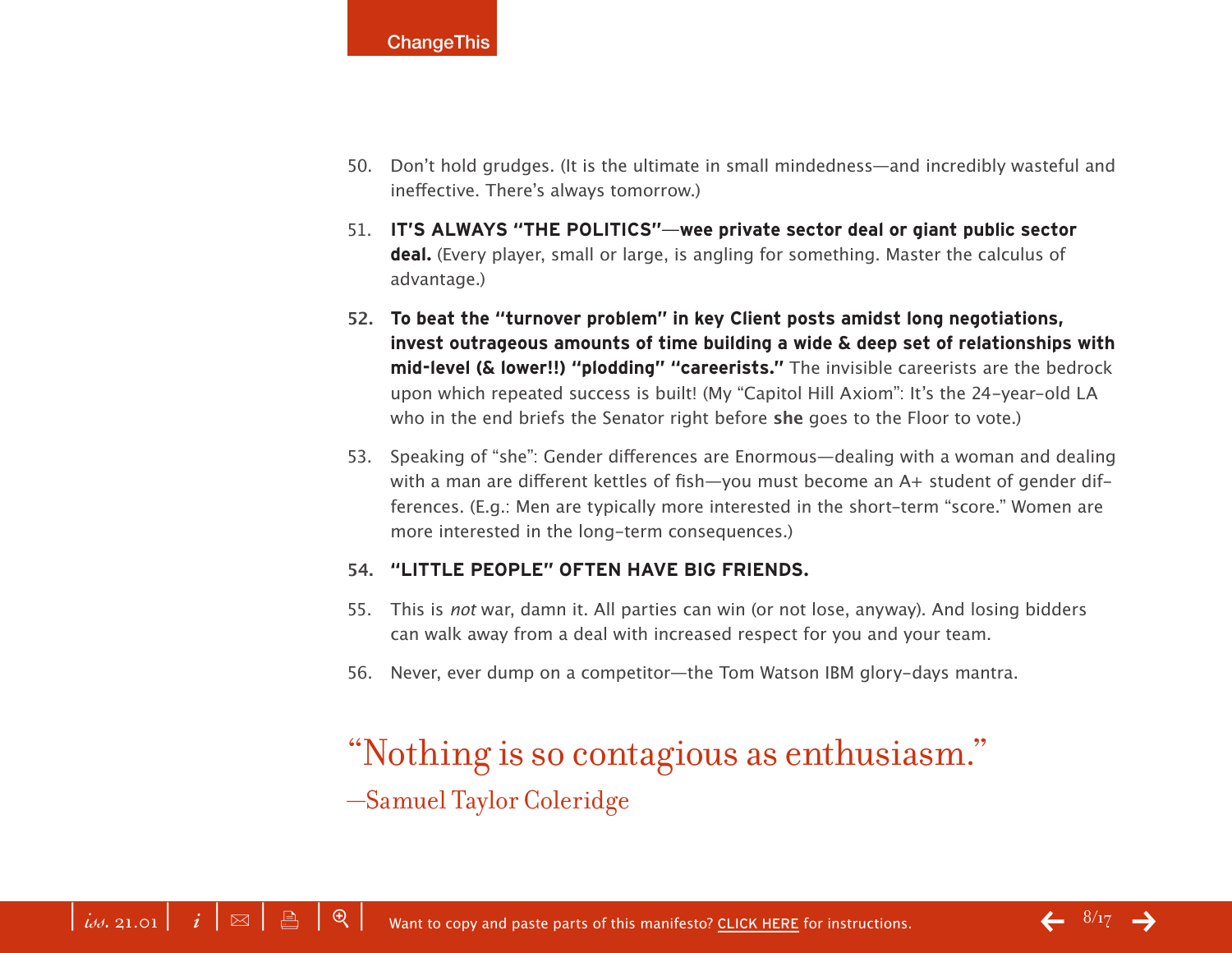

- **57. Never forget the "Law of Cousins!"** In developing nations in particular, power brokers at all levels are at least cousins! Consideration for a second cousin can pay off big time.
- 58. Speaking of "favors," jail sucks.
- **59. Work hard beats work smart. (Mostly.)**
- **60. REPEAT: HE/SHE WHO HAS THE MOST-BEST RELATIONSHIPS WINS. RELATIONSHIPS ARE THE ESSENCE OF THE WORK OF THE SALESPERSON. THE HARD ... AND LONG ... WORK OF THE SALESPERSON.**
- 61. Mano vs. mano "hardball" is seldom the answer—end runs based on and patient multilevel relationship building via deeper-wider networks win.
- 62. If the deal is wired from below, truly wired, then the so-called "big negotiations" are essentially irrelevant.
- 63. If every quarter is a "little better" than the prior quarter—then you are not taking any serious risks.
- **64. Phones beat email.**
- **65. A THREE-MINUTE CALL TODAY CAN AVOID A GAME-LOSER OF A FIASCO NEXT MONTH. There was always a time when a little thing could have been addressed that headed off a subsequent big thing.** As to avoiding that call, didn't someone say, "Pride goeth before the fall"?
- 66. Be hyper-organized about relationship management—you are in the anthropology business. Study the great pols! Brilliant NRM (network relationship management) is not accidental! It is not catch as catch can. (Football analogies are cute—but deep political understanding pays the private-school tuition.)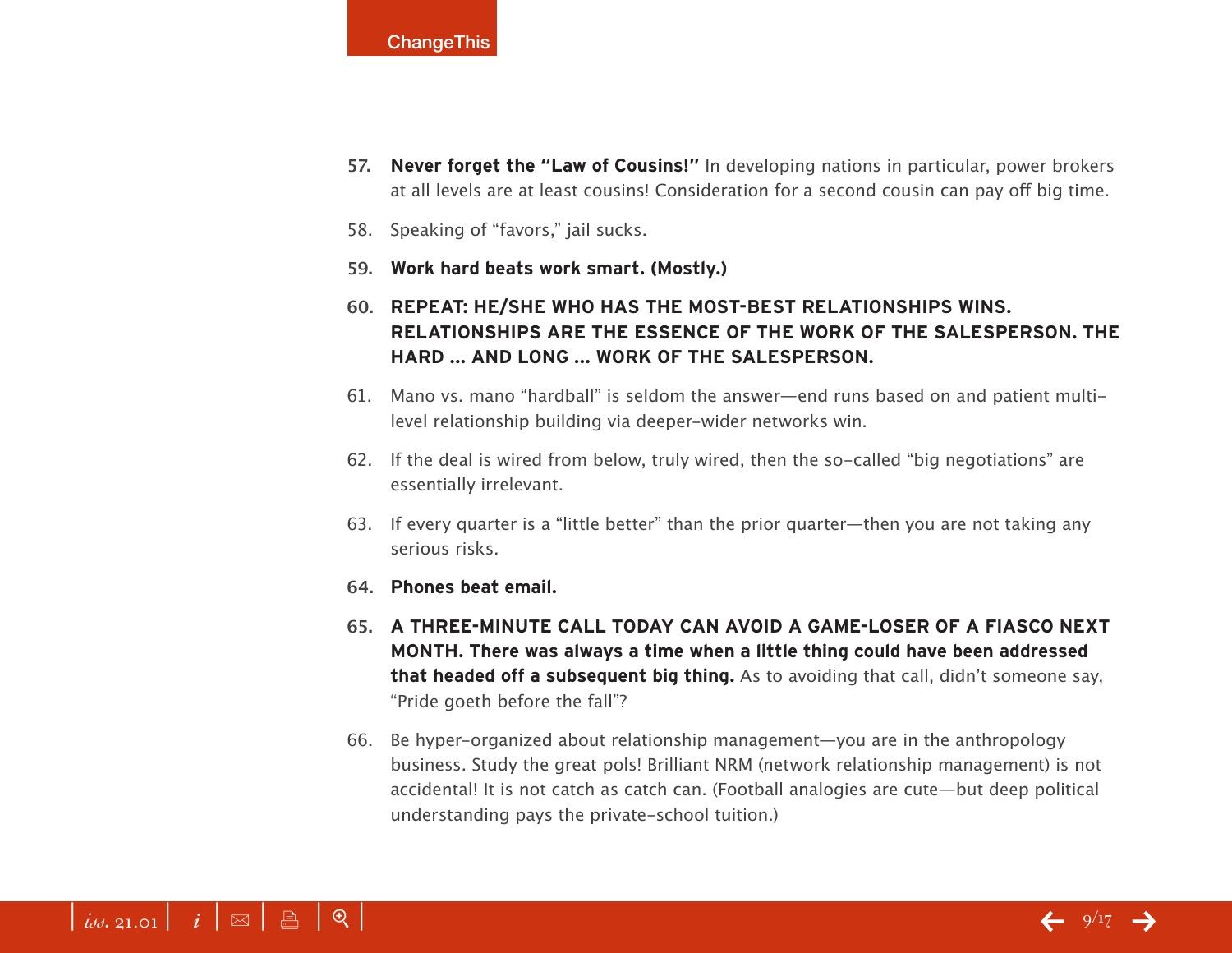#### **ChangeThis**

67. Think/obsess on **ROIR** (Return On Investment In Relationships).

#### **68. "THANK YOU" NOTES: World's highest-return investment!!!!!!!!!**

- 69. The way to anyone's heart: Doing a nice thing for their kid. (But, gawd, does this take a gentle touch.)
- 70. Scoring off other people is stupid. **Winners are always in the business of creating the maximum # of winners—among adversaries at least as much as among "partners."**
- 71. Your colleagues' successes are your successes. Period. (Trust me, my greatest personal success—financially as well as artistically—has been creating a bigger pond in which everyone wins, even if my "market share" is down.)
- **72.** Lend a helping hand, especially when you don't have the time. E.g., share relationships—**the more you give away the more you get in return** (just like they say in church).
- 73. Listen up: "It was much later that I realized Dad's secret. He gained respect by giving it. He talked and listened to the fourth-grade kids in Spring Valley who shined shoes the same way he talked and listened to a bishop or a college president. He was seriously interested in who you were and what you had to say."—Sara Lawrence-Lightfoot, Respect. (I.e., Respect is Cool.)
- 74. Mentoring is a thrill—and the practical payoff is enormous. The best mentors have the whole world working its buns off for them!
- 75. Hire for enthusiasm. Promote for enthusiasm. Cherish enthusiasm. **REMOVE NON-ENTHUSIASTS—THEY ARE CANCERS.** ("Nothing is so contagious as enthusiasm."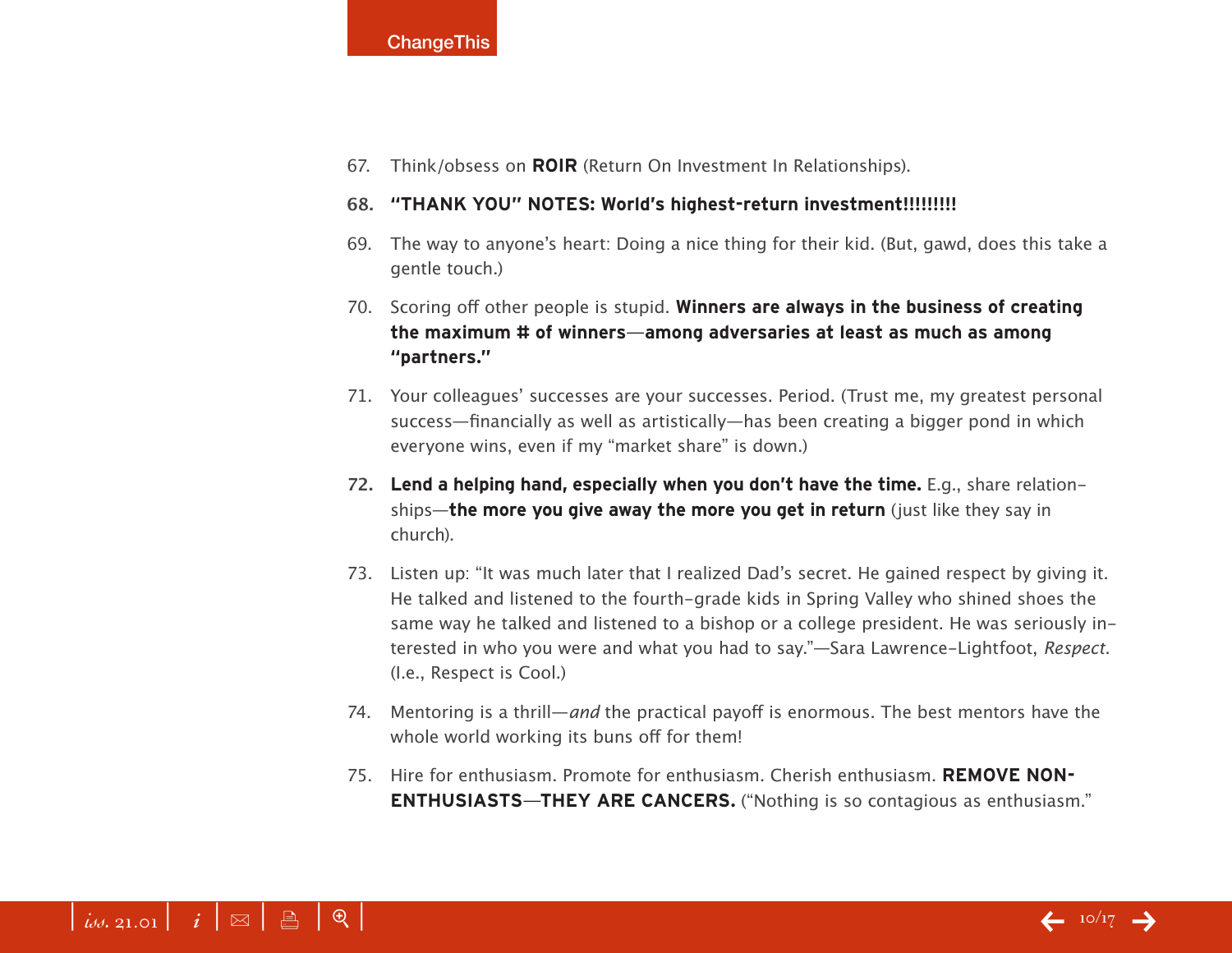—Samuel Taylor Coleridge. "A man without a smiling face must not open a shop." —Chinese Proverb.)

## "You can't behave in a calm, rational manner. You've got to be out there on the lunatic fringe." — Jack Welch

#### **76. IT'S ALWAYS YOUR PROBLEM—you sold it to them.**

- **77. It's never over: While there may be an excellent service activity in your company, the "relationship" belongs to You!** Hence the "aftersales" "moments of truth" are at least as—if not more than\*—important to the Continuing Relationship as the sale "transaction" itself. (\*I vote for "more than.") You'll get your biggest "points" with the Client for being an effective after-the-fact go-between with your company.
- 78. Don't get too hung up on "systems integration"—first & foremost, the individual bits have got to work.
- **79. For God's sake don't over promise on "systems integration"—it's nigh on impossible to deliver.**
- 80. On the other hand ... winners clamber Up the Value-added Ladder, and offer ever so much more than "mere" product. **ALL SUCCESSFUL SALESPEOPLE ARE IN THE "SOLUTIONS BUSINESS"**—no matter how jargony that may sound.
- 81. "Systems"/"Solutions" selling means grappling directly with "culture change" in Client organizations. ("The business of selling is not just about matching viable solutions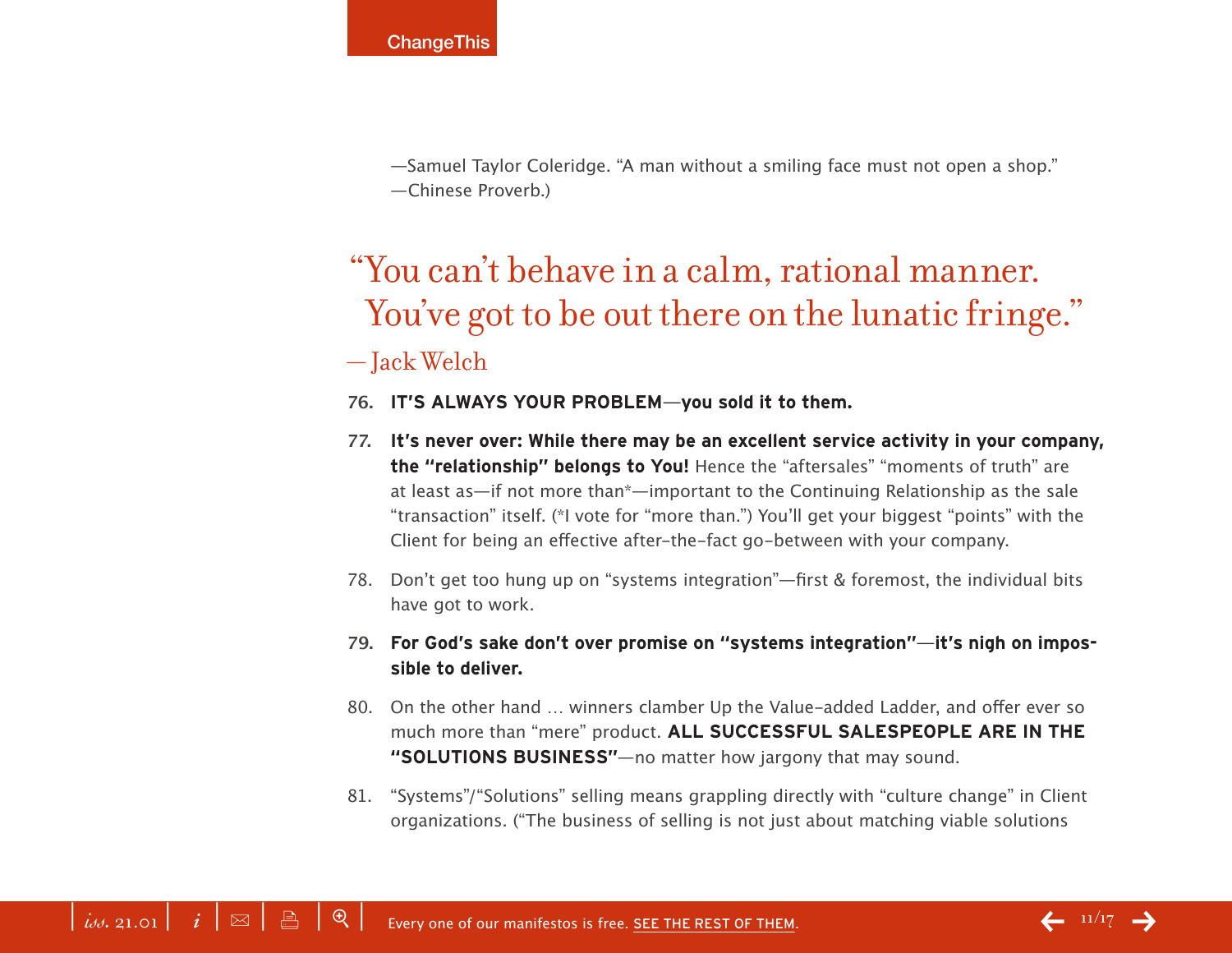to the customers that require them. It's equally about managing the change process the customer will need to go through to implement the solution and achieve the value promised by the solution"—Jeff Thull, The Prime Solution: Close the Value Gap, Increase Margins, and Win the Complex Sale)

#### **82. Shit happens. That's what they pay you for.**

- 83. This is not a "GE" or "Ben & Jerry's" sale—it is a Joe Jones/Jane Jones sale. **YOU ARE THE "BRAND" THE CLIENT BUYS**—especially over the long haul.
- 84. Duh: You make money, the company makes money, on repeat business.
- 85. Master—yes, you—the "PR" Game. "Word of Mouth" is not accidental! **You want Word of Mouth? Make it happen!**
- **86. GOAL #1: MAKE YOUR CLIENT A HERO—YOU ARE NOT THERE TO GET CREDIT.**  ("Taking credit" is for ego-maniacs. And losers.)
- 87. "Decent margins," over the mid- to long-term, are a product of better relationships, not better "negotiating skill." (Mostly.)
- 88. In the immortal words of ex-GE Vice Chairman Larry Bossidy, more or less, "Realism rocks." ("Bullshit artist" and "great salesperson," contrary to conventional wisdom, are Diametric Opposites. "Truthteller" and Great Salesperson is more like it.)
- 89. Be the first to tell the Client bad news (e.g., slipped delivery); his intelligence sources, and he has them, will tell him fast—you want to be there first with your story and to enhance your rep as Truthteller!
- 90. Work like hell to get a reputation as a valued industry expert, to become an industry resource.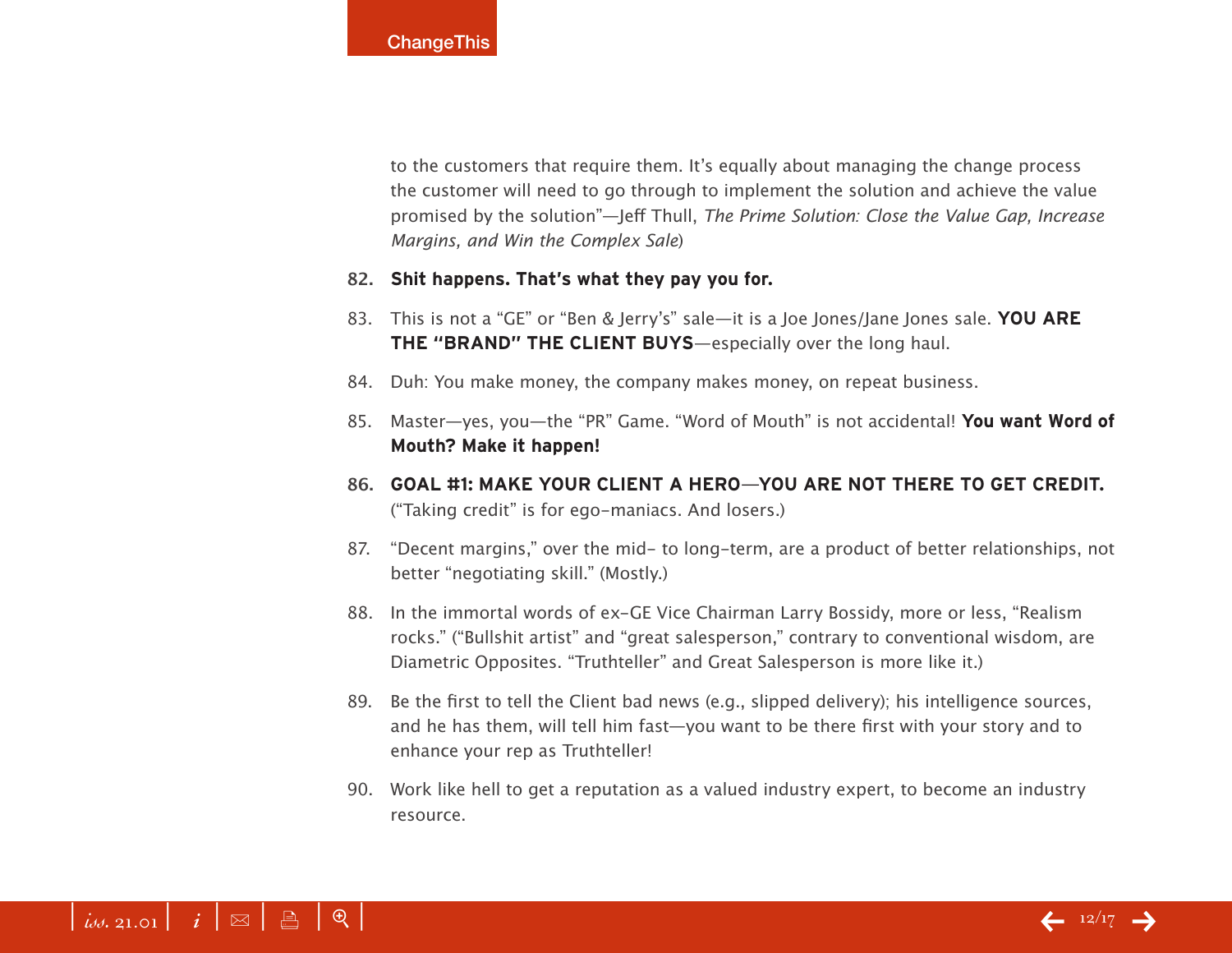91. Work the Trade Association angle for all it's worth—it may take a decade to pay off—e.g., when you become an officer or are on an important panel or testify before Congress.

#### **92. PAY YOUR DUES IN THE CLIENT ORG AND IN YOUR OWN ORG!**

#### **93. It's all bloody tactics.**

94. You must ... LOVE .... the product! (Period.)

#### **95. YOU MUST LOVE THE PRODUCT!**

- **96.** Don't over-schedule. "Running late" is inexcusable at any level of seniority; it is the ultimate mark of self-importance mixed with contempt.
- 97. It takes time to get to know people. **(DUH.)**
- 98. Women are better salespeople. (See Addendum.)
- 99. The very idea of "efficiency" in relationship development is ... STUPID.

#### 100. **MBWA (still) rules.**

101. "Preparing the soil" is the "first 98 percent." (Or more.)

#### 102. **WORK THE PHONES!**

- 103. Rule 5K-5M: 5K miles for a 5-Minute meeting often makes sense. (Yes, often.) (Even with constrained travel budgets.) (Thanks, super-agent Mark McCormack.)
- 104. Become a student! Study great salespeople! (Including Presidents.) ("Natural" is a little bit true—but then Naturals are always the ones who study hardest—e.g., Jerry Rice.)
- 105. Become a student! Yes, you can study Relationship Building. So, study ...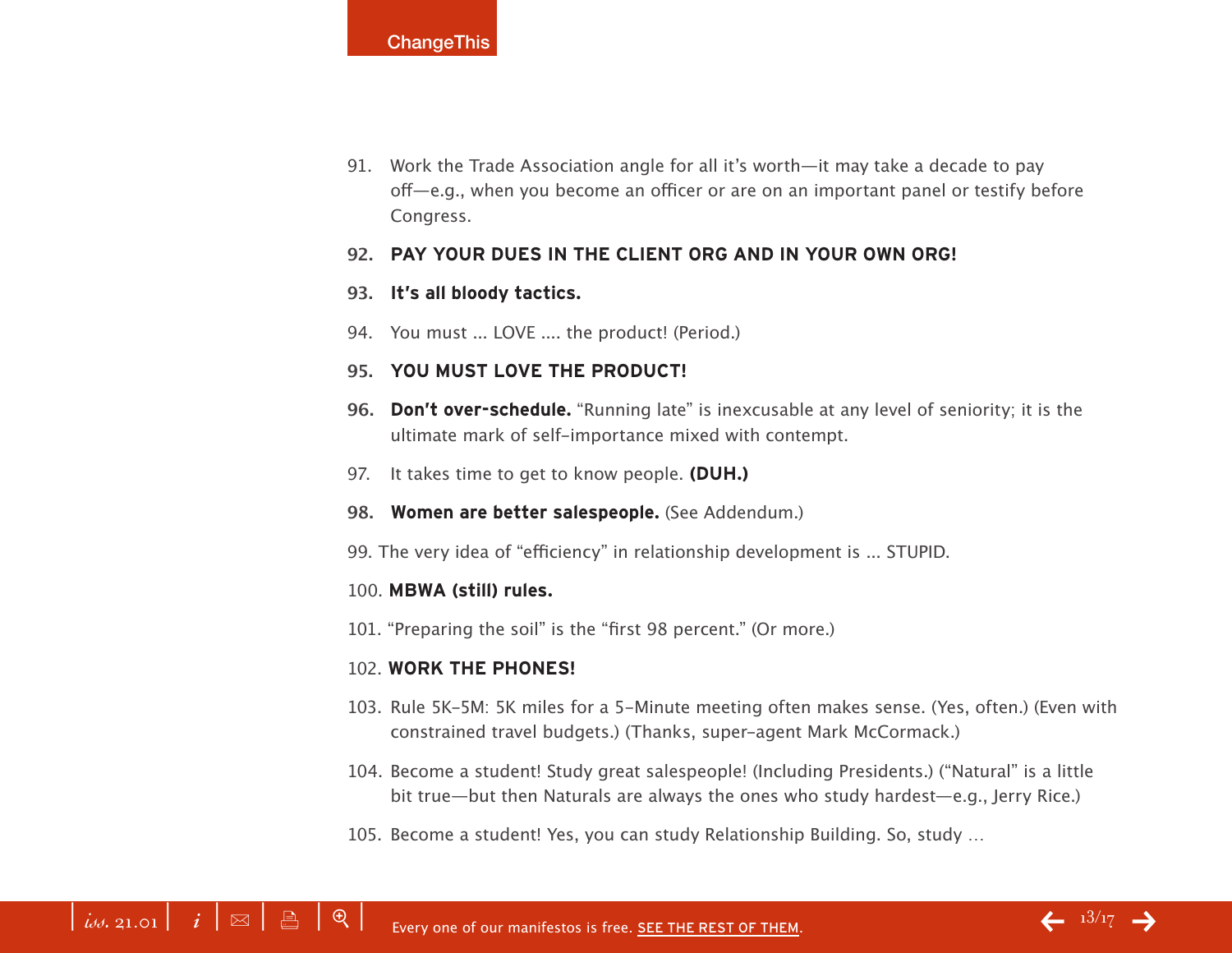#### **ChangeThis**

- 106. Beware complexifiers and complicators. (Truly "smart people" ... simplify things.)
- 107. The smartest guy in the room rarely wins—alas, he usually is aware he's the smartest guy. (And needn't waste his time on that "soft relationship crap.")

#### 108. **Be kind. It works.**

- 109. Be especially kind when there are screw-ups. (There's plenty of time later to play the Great Accountability Game.)
- 110. Presidents never tire of being treated like Presidents.
- 111. **Luck matters. So: Good luck!**

#### **Addendum: Women Rock (as Salespersons)**

#### And the answers are?

"TAKE THIS QUICK QUIZ: Who manages more things at once? Who puts more effort into their appearance? Who usually takes care of the details? Who finds it easier to meet new people? Who asks more questions in a conversation? Who is a better listener? Who has more interest in communication skills? Who is more inclined to get involved? Who encourages harmony and agreement? Who has better intuition? Who works with a longer 'to do' list? Who enjoys a recap to the day's events? Who is better at keeping in touch with others?"

Source: Selling Is a Woman's Game: 15 Powerful Reasons Why Women Can Outsell Men, Nicki Joy & Susan Kane-Benson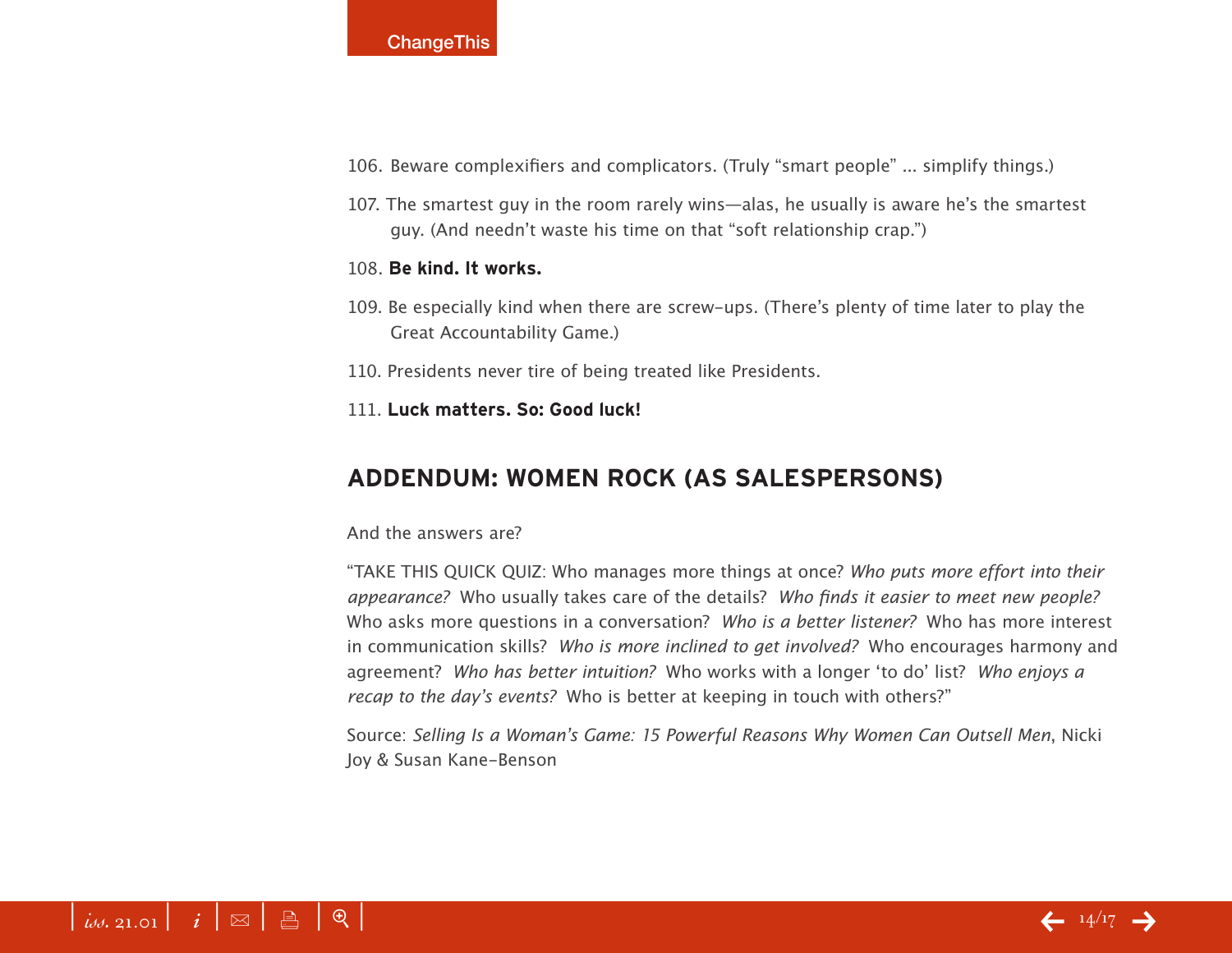## info

#### **About the Author**

Fortune calls Tom Peters the Ur-guru of management and compares him to Ralph Waldo Emerson, Henry David Thoreau, Walt Whitman, and H.L. Mencken. The Economist tags him the Uber-guru. His unconventional views led BusinessWeek to describe him as "business's best friend and worst nightmare." Tom describes himself as a prince of disorder, champion of bold failures, maestro of zest, professional loudmouth (as a speaker he's "a spitter" according to the cartoon strip Dilbert ), corporate cheerleader, lover of markets, capitalist pig … and card-carrying member of the ACLU.

#### **download this**

This manifesto is available from <http://changethis.com/21.111ThoughtsOnSelling>

#### **send this**

Click here to pass along a copy of this manifesto to others. <http://changethis.com/21.111ThoughtsOnSelling/email>

 $\int$  *iss.* 21.01  $\int$   $\int$   $\mathbb{B}$   $\int$   $\mathbb{B}$   $\int$   $\mathbb{B}$   $\int$   $\mathbb{C}$   $\int$   $\mathbb{C}$   $\int$   $\mathbb{C}$   $\int$   $\mathbb{C}$   $\int$   $\mathbb{C}$   $\int$   $\mathbb{C}$   $\int$   $\mathbb{C}$   $\int$   $\mathbb{C}$   $\int$   $\mathbb{C}$   $\int$   $\mathbb{C}$   $\int$   $\mathbb{C}$   $\$ 

#### **Subscribe**

Learn about our latest manifestos as soon as they are available. Sign up for our free newsletter and be notified by email. <http://changethis.com/subscribe>

 $\leftarrow$  15/17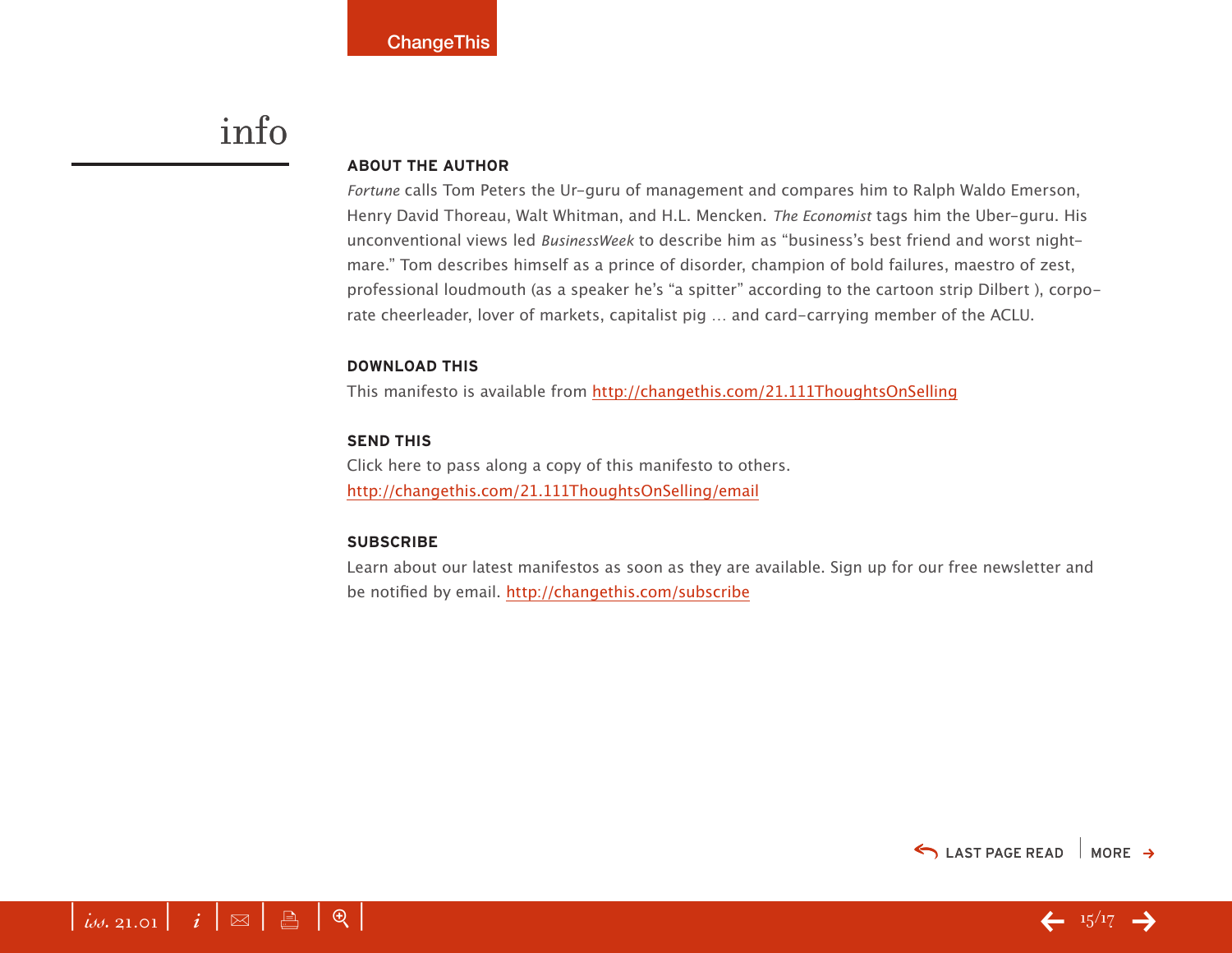## <span id="page-15-0"></span>info

#### **WHAT YOU CAN DO**

You are given the unlimited right to print this manifesto and to distribute it electronically (via email, your website, or any other means). You can print out pages and put them in your favorite coffee shop's windows or your doctor's waiting room. You can transcribe the author's words onto the sidewalk, or you can hand out copies to everyone you meet. You may not alter this manifesto in any way, though, and you may not charge for it.

#### **Navigation & User Tips**

Move around this manifesto by using your keyboard arrow keys or click on the right arrow ( $\rightarrow$ ) for the next page and the left arrow (  $\leftarrow$  ). To send this by email, just click on  $\boxed{\boxtimes}$  .

#### **Having problems saving to disk?**

First, make sure you have the latest version of Acrobat Reader 6 which you can download from [http://www.adobe.com/products/acrobat/readstep2.html.](http://www.adobe.com/products/acrobat/readstep2.html) If problems persist, it may be due to your Acrobat Reader settings. To correct the problem (for Windows), a reader, J. Hansen, suggests going to your Acrobat Reader Preferences > Options > Web browser Options. Check the "Display PDF in Browser" option. Then click on Save to Disk  $\boxed{\boxtimes}$ .

| <b>KEYBOARD SHORTCUTS</b>      | PC.           | <b>MAC</b>                        |
|--------------------------------|---------------|-----------------------------------|
| Zoom in (Larger view)          | $[CIL]$ $[+]$ | $[$ $\mathcal{H}$ $]$ $[$ $+$ $]$ |
| Zoom out                       | $[CIL]$ $[-]$ | $[ H ] - ]$                       |
| Full screen/Normal screen view | [CHL] [L]     | $[\mathcal{H}]$ $[L]$             |